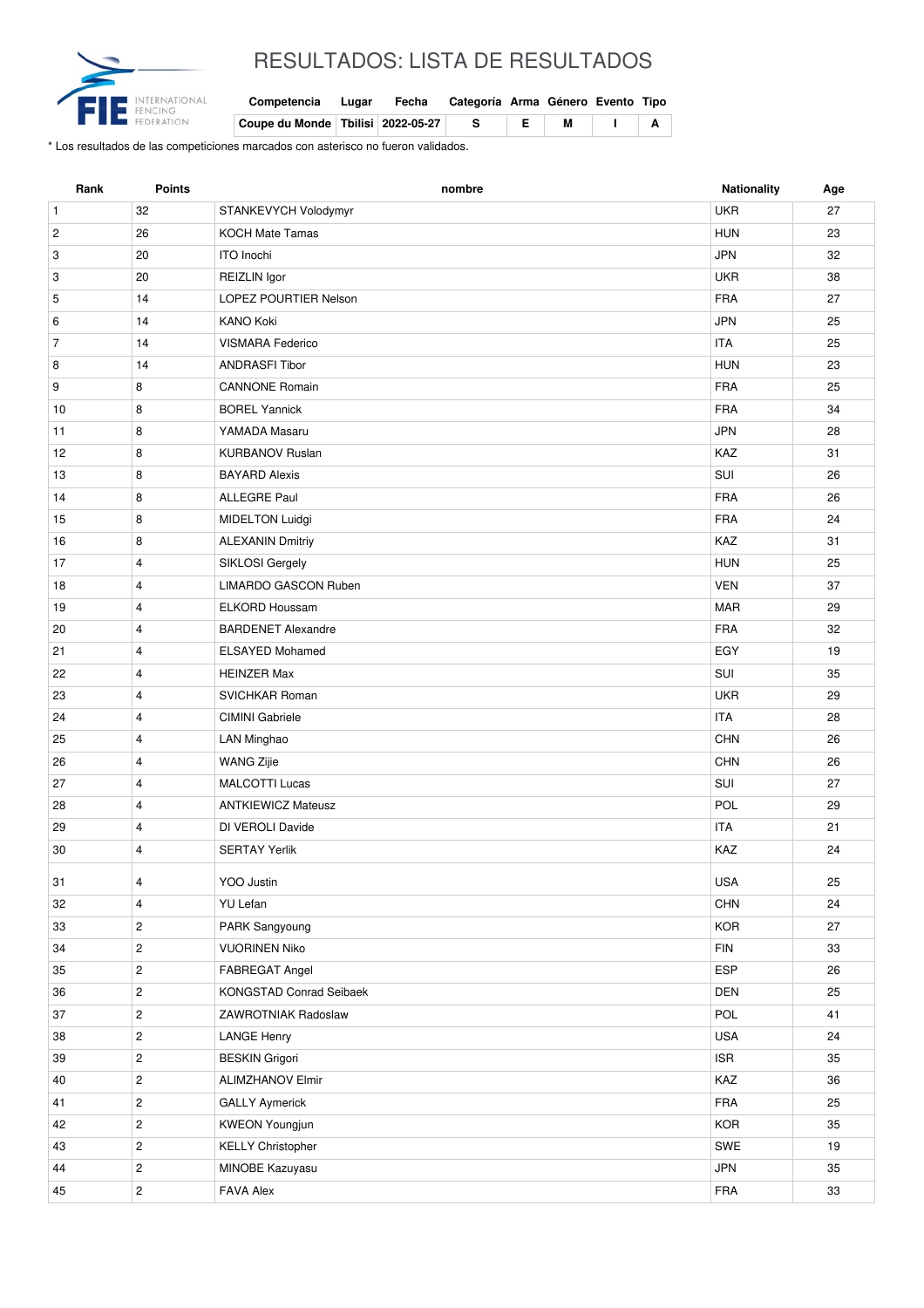| Rank | <b>Points</b>  | nombre                     | <b>Nationality</b> | Age |
|------|----------------|----------------------------|--------------------|-----|
| 46   | $\mathbf{2}$   | SON Taejin                 | <b>KOR</b>         | 26  |
| 47   | $\mathbf{2}$   | SCHUMACHER Cooper          | <b>USA</b>         | 28  |
| 48   | $\mathbf{2}$   | <b>GROVER Elliott</b>      | <b>GBR</b>         | 28  |
| 49   | $\mathbf{2}$   | <b>GONELL Gerard</b>       | ESP                | 22  |
| 50   | $\mathbf{2}$   | ALEKSANDROV Roman          | <b>UZB</b>         | 33  |
| 51   | $\mathbf{2}$   | <b>LOYOLA Neisser</b>      | <b>BEL</b>         | 24  |
| 52   | $\mathbf{2}$   | <b>BAKYTBEK UULU IIim</b>  | KGZ                | 21  |
| 53   | $\overline{2}$ | <b>ELSAYED Ahmed</b>       | EGY                | 24  |
| 54   | $\overline{2}$ | JANG Hyomin                | <b>KOR</b>         | 26  |
| 55   | $\overline{2}$ | <b>HADDAD</b> Justin       | <b>USA</b>         | 20  |
| 56   | $\mathbf{2}$   | ROD Max                    | POR                | 29  |
| 57   | $\mathbf{2}$   | <b>HERZBERG Fabian</b>     | <b>GER</b>         | 34  |
| 58   | $\overline{2}$ | HO Wai Hang                | <b>HKG</b>         | 26  |
| 59   | $\overline{2}$ | <b>HADZIC Alen</b>         | <b>USA</b>         | 31  |
| 60   | $\mathbf{2}$   | <b>SCHMIDT Richard</b>     | GER                | 30  |
| 61   | $\overline{c}$ | <b>YU Siming</b>           | <b>CHN</b>         | 21  |
| 62   | $\overline{c}$ | <b>BROCHARD Theo</b>       | SUI                | 19  |
| 63   | $\mathbf{2}$   | <b>MULLER Leonard</b>      | SUI                | 20  |
| 64   | $\overline{2}$ | <b>MASUDA Yohito</b>       | <b>JPN</b>         | 23  |
| 65   | $\mathbf{1}$   | DU Jiaming                 | <b>CHN</b>         | 25  |
| 66   | $\mathbf{1}$   | <b>DORIGO Clement</b>      | <b>FRA</b>         | 25  |
| 67   | $\mathbf{1}$   | <b>MATSUMOTO Ryu</b>       | <b>JPN</b>         | 20  |
| 68   | $\mathbf{1}$   | <b>BAROGLIO Andrea</b>     | <b>ITA</b>         | 35  |
| 69   | $\mathbf{1}$   | ROMERO Juan Pedro          | <b>ESP</b>         | 30  |
| 70   | $\mathbf{1}$   | VON DER OSTEN Frederik     | DEN                | 29  |
| 71   | $\mathbf{1}$   | NIGGELER Michele           | SUI                | 30  |
| 72   | $\mathbf{1}$   | <b>MATTSSON Axel</b>       | SWE                | 24  |
| 73   | $\mathbf{1}$   | PETROV Roman               | KGZ                | 31  |
| 74   | $\mathbf{1}$   | <b>MUMINOV Nodirbek</b>    | <b>UZB</b>         | 22  |
| 75   | $\mathbf{1}$   | <b>REZAEI Mohammad</b>     | IRI                | 21  |
| 76   | $\mathbf{1}$   | <b>TYMOSHENKO Ruslan</b>   | <b>UKR</b>         | 32  |
| 77   | $\mathbf{1}$   | SHARLAIMOV Vadim           | KAZ                | 26  |
| 78   | $\mathbf{1}$   | <b>JORGENSEN Patrick</b>   | DEN                | 31  |
| 79   | $\mathbf{1}$   | SOCHA Jan                  | POL                | 20  |
| 80   | $\mathbf{1}$   | JERENT Daniel              | FRA                | 31  |
| 81   | $\mathbf{1}$   | PAVLOV Kiril               | KAZ                | 21  |
| 82   | $\mathbf{1}$   | <b>HOIDA Daniil</b>        | <b>UKR</b>         | 21  |
| 82   | $\mathbf{1}$   | RAMIREZ Yeisser            | <b>USA</b>         | 36  |
| 84   | $\mathbf{1}$   | GORBACHUK Yevgeniy         | <b>UKR</b>         | 24  |
| 85   | $\mathbf{1}$   | <b>OSWALD Charles-Eric</b> | SUI                | 26  |
| 86   | $\mathbf{1}$   | <b>MCDOWALD Curtis</b>     | <b>USA</b>         | 26  |
| 87   | $\mathbf{1}$   | <b>TULEN Tristan</b>       | <b>NED</b>         | 31  |
| 88   | $\mathbf{1}$   | <b>CHOTIN Titouan</b>      | <b>FRA</b>         | 21  |
| 89   | $\mathbf{1}$   | <b>BRINKMANN Marco</b>     | GER                | 25  |
| 90   | $\mathbf{1}$   | <b>HOUSIEAUX Marc</b>      | <b>BEL</b>         | 34  |
| 91   | $\mathbf{1}$   | MAKIIENKO levgen           | <b>UKR</b>         | 31  |
| 92   | $\mathbf{1}$   | SVENSSON Jonathan          | SWE                | 23  |
| 93   | $\mathbf{1}$   | OYA Kensuke                | <b>JPN</b>         | 20  |
| 94   | $\mathbf{1}$   | ALIYEV Kanan               | AZE                | 29  |
|      |                |                            |                    |     |
| 95   | $\mathbf{1}$   | <b>HOCH Andre</b>          | GER                | 24  |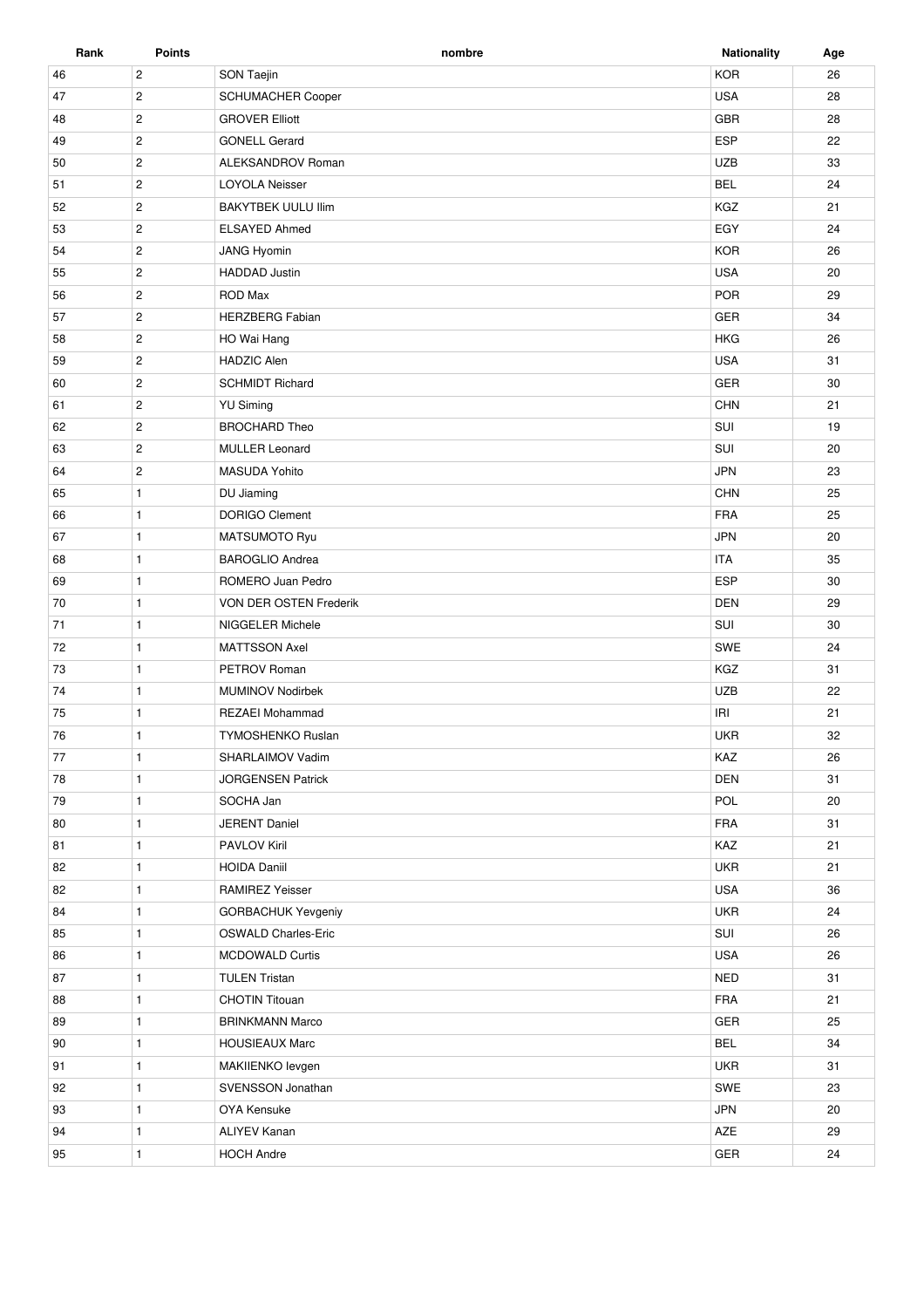| Rank | <b>Points</b> | nombre                       | <b>Nationality</b> | Age |
|------|---------------|------------------------------|--------------------|-----|
| 96   | $\mathbf{1}$  | <b>TINNIKOV Georgiy</b>      | KAZ                | 17  |
| 97   | 0,5           | <b>DAGANI Elia</b>           | SUI                | 24  |
| 98   | 0,5           | <b>FREILICH Yuval Shalom</b> | <b>ISR</b>         | 27  |
| 99   | 0,5           | <b>CUOMO Valerio</b>         | <b>ITA</b>         | 24  |
| 100  | 0,5           | <b>ASAMI Seiya</b>           | <b>JPN</b>         | 20  |
| 101  | 0,5           | VALLOSIO Andrea              | <b>ITA</b>         | 30  |
| 102  | 0,5           | <b>FEROT Francois Xavier</b> | <b>BEL</b>         | 31  |
| 103  | 0,5           | <b>UNTERHAUSER Samuel</b>    | GER                | 25  |
| 104  | 0,5           | <b>BARGUES Manuel</b>        | ESP                | 27  |
| 104  | 0,5           | <b>NAGY David</b>            | <b>HUN</b>         | 23  |
| 106  | 0,5           | <b>BEAUNES Tristan</b>       | <b>FRA</b>         | 24  |
| 107  | 0,5           | SANCHEZ-LETHEM Paul James    | <b>GBR</b>         | 28  |
| 108  | 0,5           | <b>LIMARDO Jesus</b>         | <b>VEN</b>         | 26  |
| 109  | 0,5           | SYCH Yan                     | <b>UKR</b>         | 26  |
| 110  | 0,5           | <b>KOMATA Akira</b>          | <b>JPN</b>         | 24  |
| 111  | 0,5           | GALUASHVILI Lasha            | GEO                | 24  |
| 112  | 0,5           | <b>BIELEC Maciej</b>         | POL                | 25  |
| 113  | 0,5           | <b>BRUNOLD Bruce</b>         | SUI                | 30  |
| 114  | 0,5           | <b>NYCZ Mateusz</b>          | POL                | 33  |
| 115  | 0,5           | <b>LUGO Grabiel</b>          | <b>VEN</b>         | 26  |
| 116  | 0,5           | <b>REIN Stephan</b>          | GER                | 34  |
| 116  | 0,5           | <b>TYCHLER Pavel</b>         | <b>RSA</b>         | 24  |
| 118  | 0,5           | <b>ALIMOV Fayzulla</b>       | <b>UZB</b>         | 24  |
| 118  | 0,5           | <b>KUSHNERIK Ethan</b>       | <b>USA</b>         | 19  |
| 120  | 0,5           | <b>METRAILLER Clement</b>    | SUI                | 25  |
| 121  | 0,5           | MATEVOSOV Artem              | <b>UKR</b>         | 24  |
| 122  | 0,5           | <b>HUSSON Geoffroy</b>       | <b>BEL</b>         | 29  |
| 123  | 0,5           | <b>LAWSON Nicholas</b>       | <b>USA</b>         | 20  |
| 124  | 0,5           | <b>ALOMAIRI Khalifah</b>     | <b>KSA</b>         | 24  |
| 124  | 0,5           | MA Xiao                      | <b>CHN</b>         | 21  |
| 126  | 0,5           | <b>KNUDSEN Kenneth</b>       | <b>DEN</b>         | 25  |
| 127  | 0,5           | LIU Yongchuang               | <b>CHN</b>         | 23  |
| 128  | 0,5           | <b>TARANENKO Yuriy</b>       | <b>UKR</b>         | 28  |
| 128  | 0,5           | <b>TULEN Rafael</b>          | <b>NED</b>         | 25  |
| 130  | 0,25          | <b>FERRARI Alessandro</b>    | <b>ITA</b>         | 26  |
| 131  | 0,25          | STYMNE Jakob                 | SWE                | 26  |
| 132  | 0,25          | <b>ESENALIEV Zhoodat</b>     | KGZ                | 19  |
| 133  | 0,25          | ELSOKKARY Ahmad              | EGY                | 25  |
| 134  | 0,25          | <b>GALPER Stanislav</b>      | <b>ISR</b>         | 23  |
| 135  | 0,25          | JENSEN August Lindstroem     | <b>DEN</b>         | 21  |
| 136  | 0,25          | <b>MOORE Shomari</b>         | <b>USA</b>         | 24  |
| 137  | 0,25          | FONG Hoi Sun                 | <b>HKG</b>         | 29  |
| 138  | 0,25          | <b>HOVIKYAN Eduard</b>       | ARM                | 24  |
| 139  | 0,25          | MURAYAMA Kentaro             | <b>JPN</b>         | 24  |
| 140  | 0,25          | <b>ALBREKHT Anzor</b>        | GEO                | 36  |
| 141  | 0,25          | PAAVOLAINEN Jaakko           | <b>FIN</b>         | 26  |
| 142  | 0,25          | KIM Myeongki                 | <b>KOR</b>         | 24  |
| 143  | 0,25          | <b>BELLMANN Lukas</b>        | GER                | 27  |
| 144  | 0,25          | <b>COHEN Yonatan</b>         | <b>ISR</b>         | 19  |
| 145  | 0             | <b>KULUEV Nurlan</b>         | KGZ                | 31  |
|      |               |                              |                    |     |